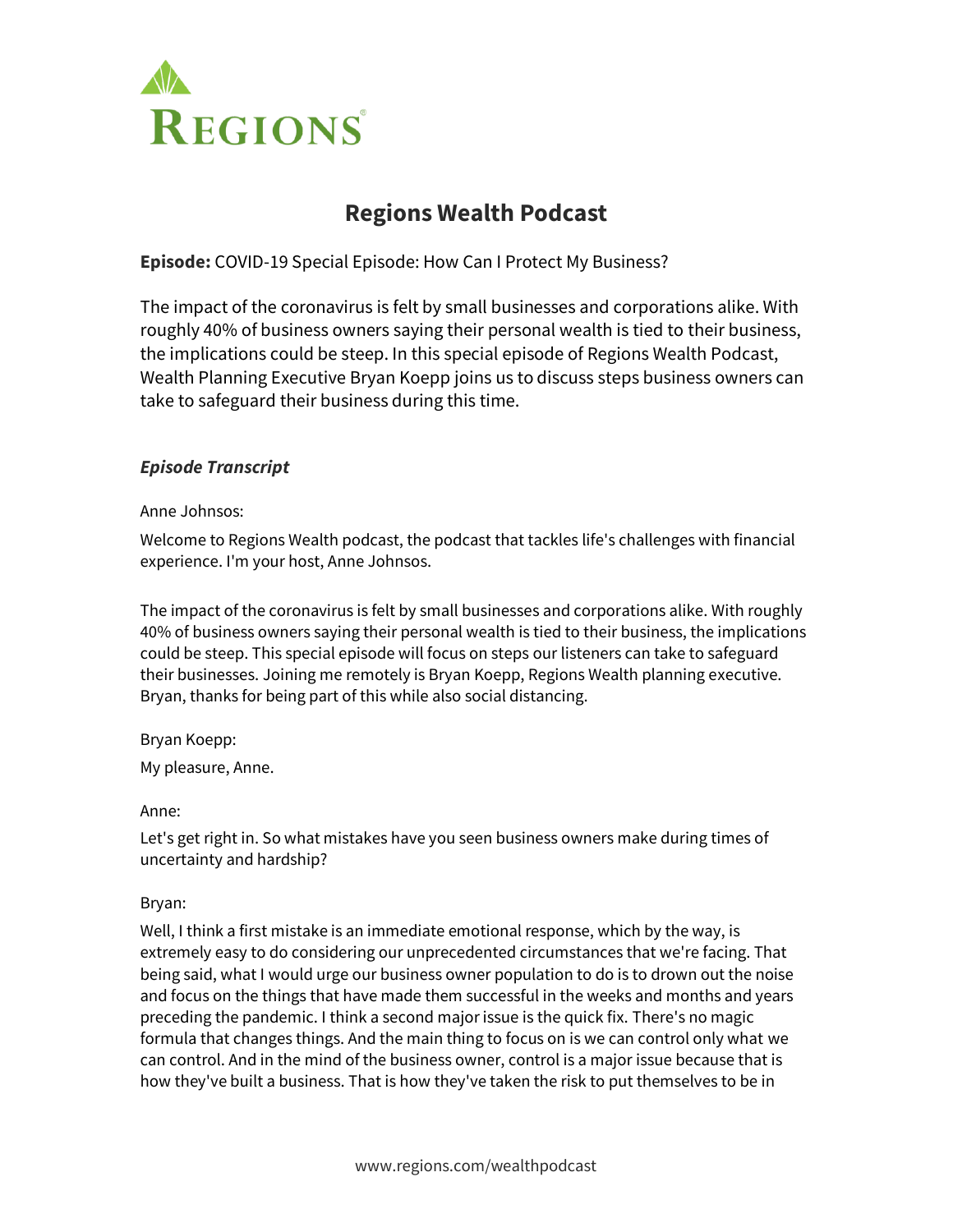

position to be successful. So the best thing that you can do is really take it day by day, and avoid just the emotional response to look for a quick fix.

#### Anne:

Some experts are predicting a second wave of COVID-19. So for those who've managed to continue on without being too heavily impacted, what measures are available to further safeguard their businesses?

# Bryan:

First, let's think about what's worked. Let's focus on the positive, what has taken us to today and put us in position to be successful? Take those things that have worked, put those in the bank and if indeed we do have a second wave of the pandemic, let's utilize those things. Secondly, is the ability to leverage some of the newfound things that are going to be part of business truly moving forward. And so one of those that come to mind is technology. Depending upon your industry and type of business, the use of technology allows for us to maintain and continue operations in a way that is now much more accepted than it was three months ago. The third is, I would have a discussion with your insurance advisor, other advisors in regards to what do we need to protect from a liability perspective.

#### Anne:

So after the health crisis subsides, how might businesses navigate the economic conditions as we enter into what could be a recession?

# Bryan:

So first and foremost, we need to think about who our clients and customers are depending upon the type of business that you run. And the first thing that comes to mind is, are those clients or customers comfortable in regards to engaging in business activity? And so that's going to differ based upon, again, whether you run a restaurant or if you manufacture some type of good or service. The second issue is the question of income. And so the pandemic has obviously been extraordinarily impactful in regards to being able to maintain operations. But that being said, the other side of that is the consumer and if they have the income in their pocket to be able to participate in the economy as we begin to recover. And so that would be looking at your business model and saying how do we get them back based upon potentially income limitations.

Third, and I think most importantly and how that ties into the other two issues that I've discussed is the commitment to your strategic plan. And so whether the recovery is a V or a U or a W the strategic plan in of itself can adjust based upon the economic conditions that we'll have moving forward, which we don't have full control over. So let's control what we can control, which is the business owner's plan to go to market, versus the things around us. The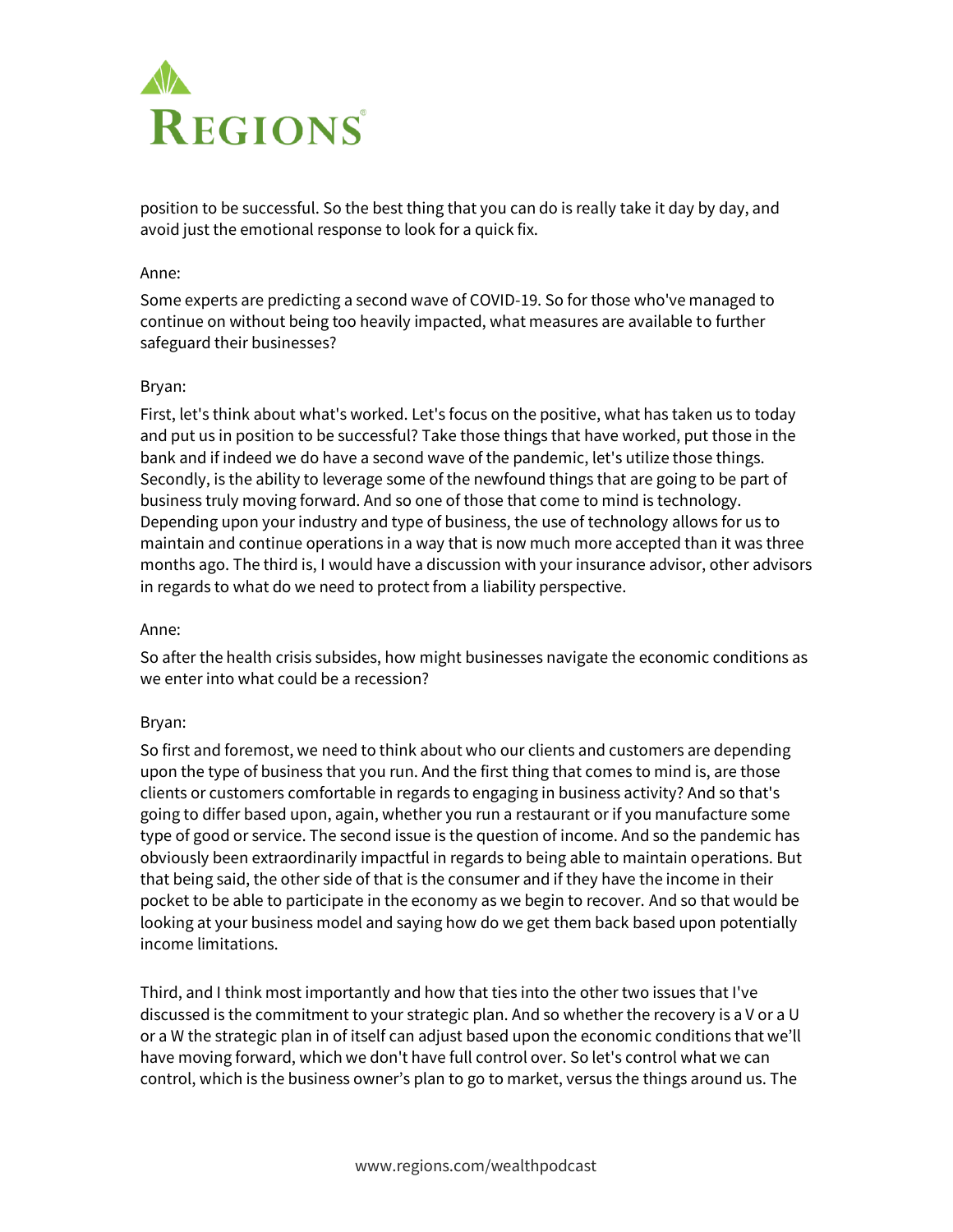

business owner that has a great plan in place is in the best position to take advantage of whatever the recovery looks like.

#### Anne:

So Bryan, you're talking about strategic plans. How could a business owner review a plan? What's a good way to assess whether it might work or not?

# Bryan:

In my opinion, a strategic plan is really your go to market strategy. It may be something that is drawn up on the back of a napkin. And there's great stories of entrepreneurs that have built multimillion dollar businesses based upon back of the envelope type of planning. And it's really addressing "before" and "after" to say "how do we get back up and running?" A lot of times simply putting that on paper gives you the roadmap to position yourself and be successful as events that we can't control unfold in the weeks and months ahead.

# Anne:

So Bryan, we're heading into the second part of the year. What are some other options that business owners can consider?

# Bryan:

Well, I think that PPP in of itself is one pillar of the economic recovery that the federal government has passed. So with that, there may be options to help further recovery and put a business owner in a better position. Some examples of that include discussing with your SBA representative bridge loans that the SBA generally has done even before the subsequent pandemic. And then as well, loan forgiveness, which is obviously part of the PPP plan. Furthermore, there's employee retention tax cuts that are available regarding refundable payroll tax credits through the end of this year. Employers can further defer their employer payroll tax payments to the end of the year. And as well, personal income tax filings have been moved back to July 15th, 2020, federally and in most states. I think the key thing is sitting down with your advisor team and talking about which is applicable, which are great alternatives, which are not, and then moving forward accordingly.

#### Anne:

We talk about business owners whose personal wealth is involved with their business. What are some considerations they should take into account?

#### Bryan:

Even though we're in the throws of a historic pandemic, now may be the time to do some exceptional legacy planning if indeed your goal is to transition your business to your children and maintain it in your family. A couple of considerations to keep in mind. The first is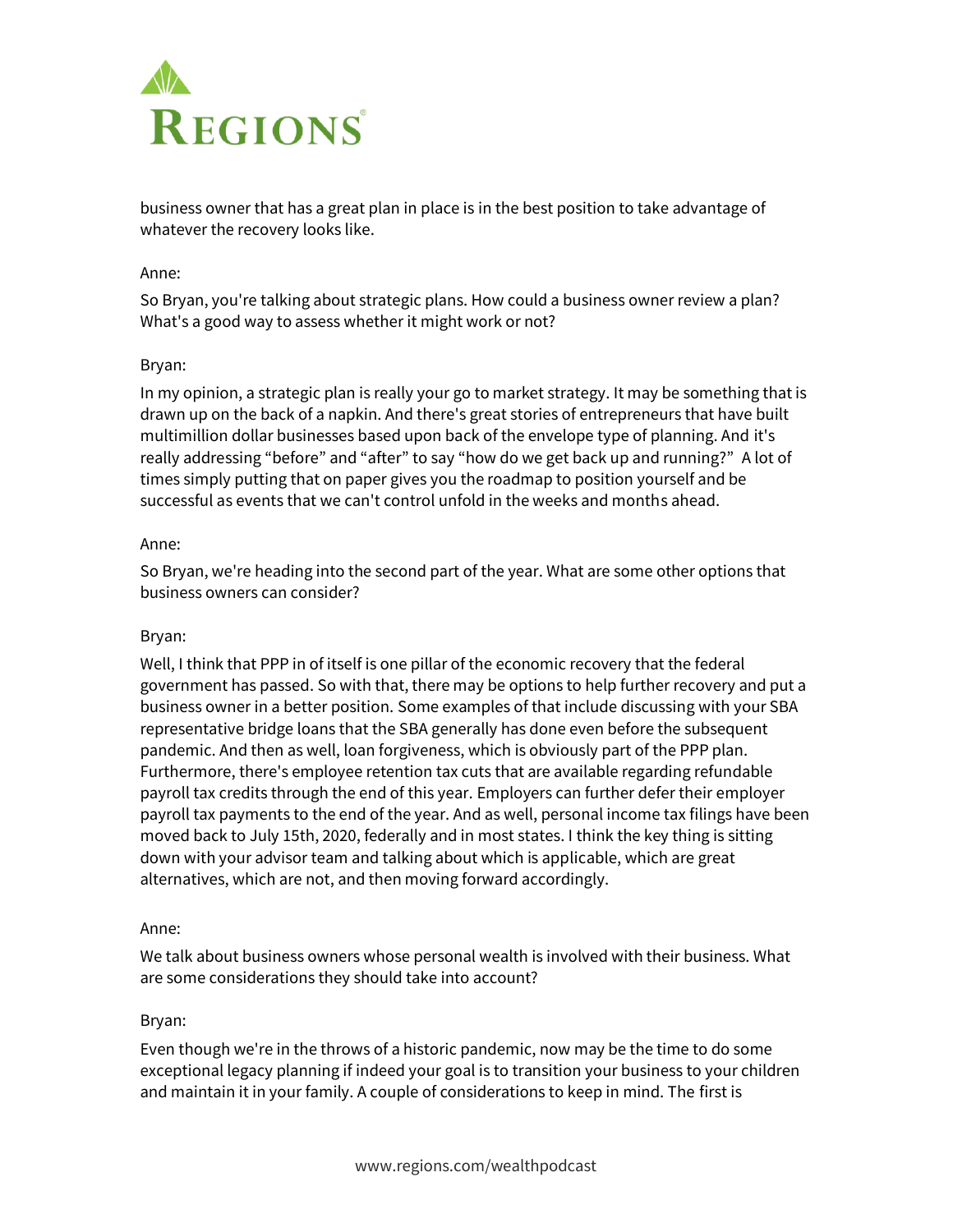

valuation. Valuations right now are going to be low. The second consideration are interest rates. Interest rates right now are very favorable. If you couple valuation with interest rates at this point in time is an extremely favorable environment to engage in incredible legacy planning for you and your business. There's a number of techniques to consider discussing with your advisory team. Vehicles are at your disposal to really make the ultimate transition of your business if indeed your goal is to do it for family purposes to really create the legacy that you want to leave.

#### Anne:

Finally, we like to leave our listeners with some key takeaways. Is there anything that you'd like to make sure our audience members know?

# Bryan:

Most definitely. I think the first is this, remember that we're in unprecedented times. So stay patient, stay educated, and stay informed. The second is that a lot of the economic impact that the country has had, and I dare say globally as well, has been, in essence, induced. So when we've seen recessions and we've seen depressions in the past, they were due to some variants. Here, this is a unique circumstance. And that's not to say that the recovery is going to be a V and an immediate uptick to the way things were before, but it is to say that it's going to be different. So keep that in mind that the road to where we want to go may not be as long as we deem it to be.

Third would be, again, we have access to a ton of information. Always look at things with an open and critical mind in regards to what the experts say. And lastly, what I'll leave you with is this, one of the reasons why in my 20 year career I've enjoyed working with entrepreneurs, small and midsize business owners, is because of their grit, their ability to take risks, and the fact that they're the backbone of our community. We're going to come out of this stronger and better than ever. And know that just so many people are behind small and midsize business owners.

#### Anne:

Thank you so much, Bryan Koepp, Regions Wealth Planning executive. It's good to hear a voice of reason during these unsettling times.

#### Bryan Koepp:

My pleasure.

#### Anne:

And thank you for listening. Every episode of Regions Wealth Podcast tackles a different financial challenge with the help of a Regions advisor. We hope you'll join us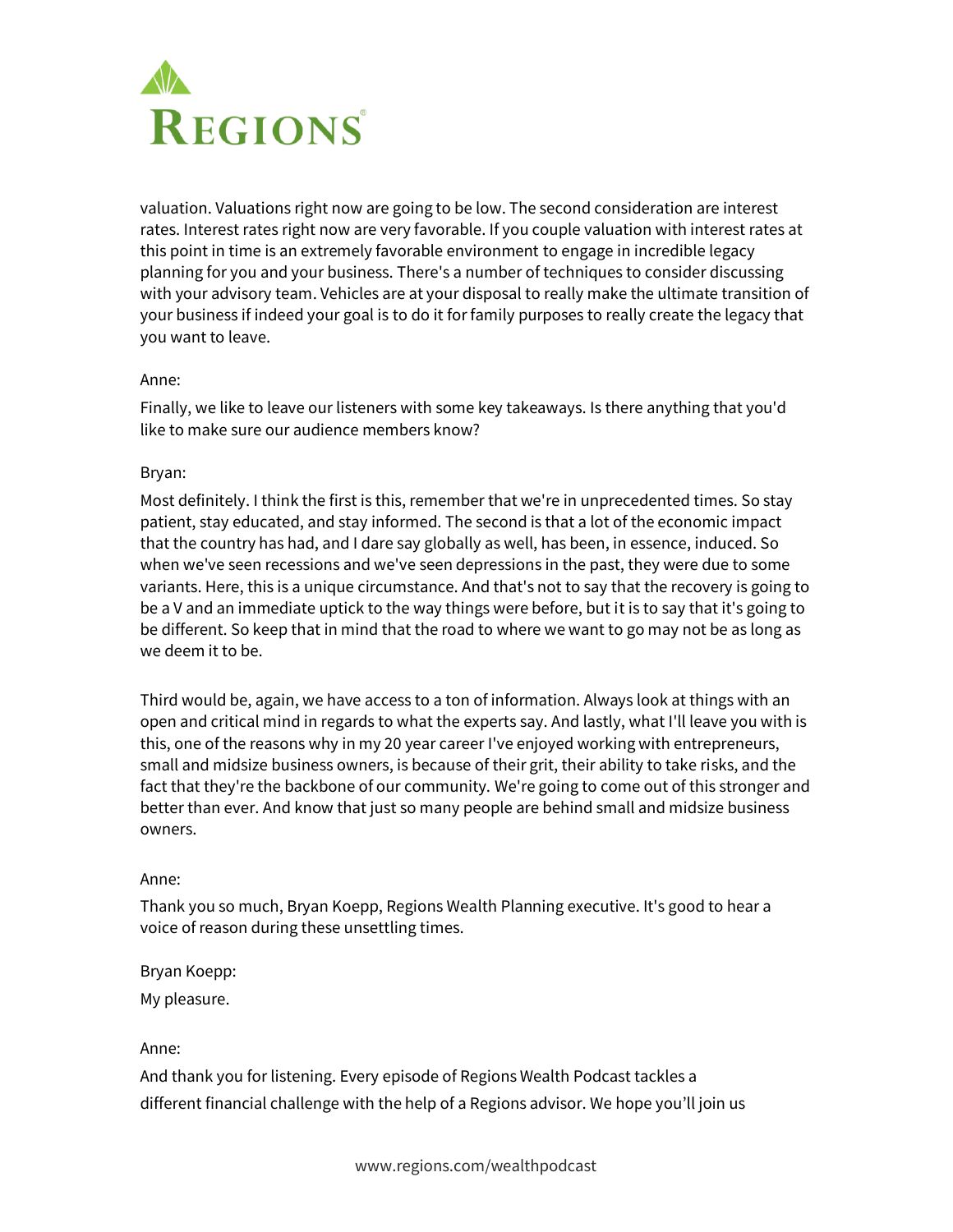

again and share this podcast with a friend. See you next time.

Copyright 2020 Regions Bank, member FDIC, Equal Housing Lender. This content is solely for information and educational purposes, and nothing contained in this presentation constitutes an offer or solicitation to purchase any security, the recommendation of any particular security or strategy or a complete analysis of any security, company or industry or constitutes tax, accounting or legal advice. Information is based on sources believed to be reliable but is not guaranteed as to accuracy. Commentary and opinions provided reflect that of the Speaker(s) as of the date of this presentation, are not formal or binding opinions of Regions Bank, its parent company or its subsidiaries, and are subject to change without notice. Certain sections of this presentation may contain forward-looking statements based upon the reasonable expectations, estimates, projections and assumptions of the Speaker(s), but forward-looking statements are not guarantees of future performance and involve risks and uncertainties, which are difficult to predict. Investment ideas and strategies presented may not be suitable for all investors. No responsibility or liability is assumed for any loss that may directly or indirectly result from use of information, commentary or opinions.

*Copyright 2020 Regions Bank, member FDIC, Equal Housing Lender.*

*All non-Regions' owned apps, websites, company names, and product names are trademarks or registered trademarks of their respective owners. Their mention does not imply any affiliation with or endorsement by Regions of them or their products and services. They are merely used as examples of the many available apps, companies and websites that offer similar services. Before using any app or website you should carefully review the terms of use, data collection and privacy policies. Apps may have an initial cost or inapp purchase features.*

*This information is general in nature and is not intended to be legal, tax, or financial advice. Although Regions believes this information to be accurate, it cannot ensure that it will remain up to date. Statements or opinions of individuals referenced herein are their own—not Regions'. Consult an appropriate professional concerning your specific situation and [irs.gov](http://irs.gov/) for current tax rules. Regions, the Regions logo, and the LifeGreen bike are registered trademarks of Regions Bank. The LifeGreen color is a trademark of Regions Bank.*